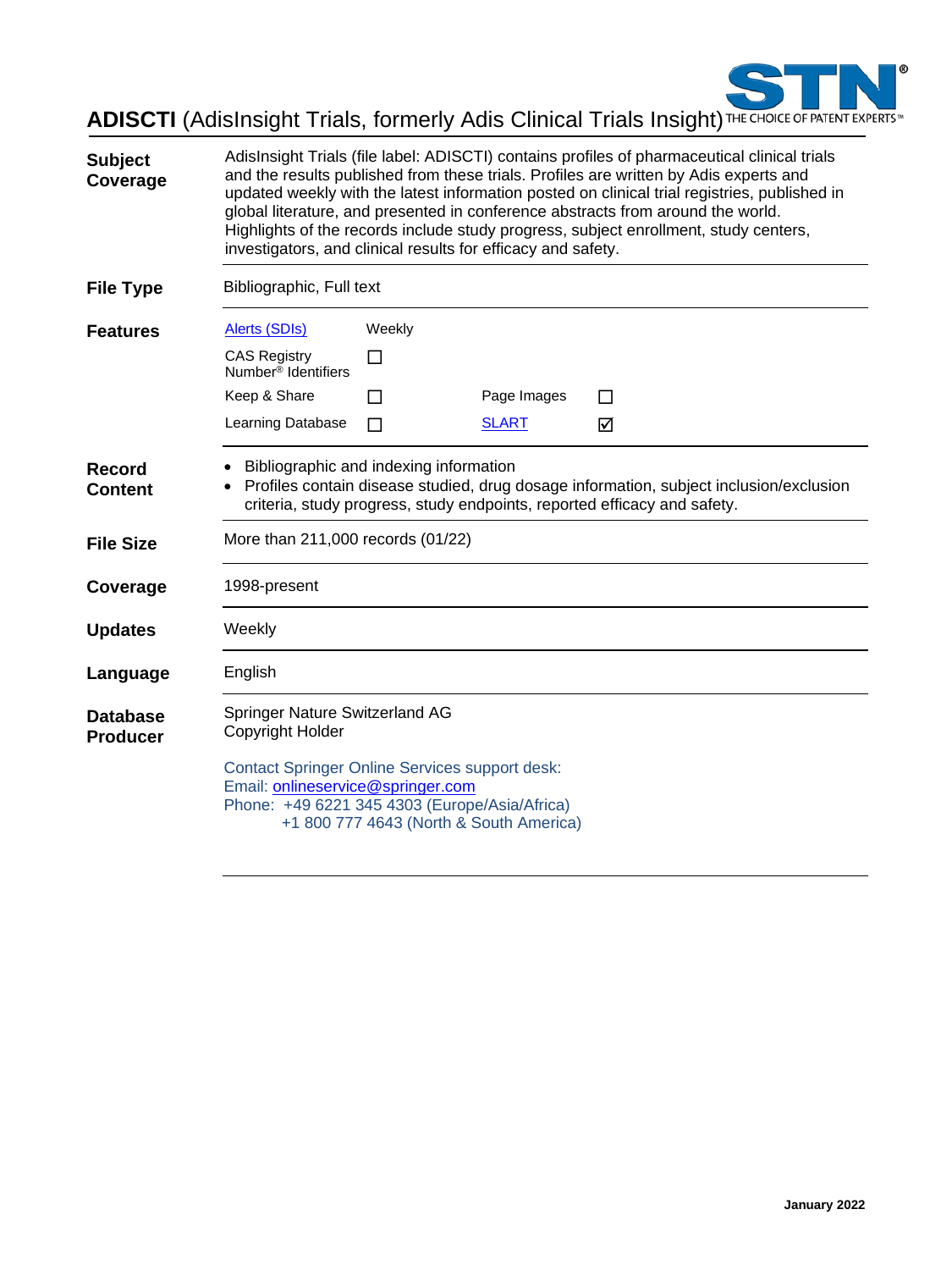#### 2 **ADISCTI**

| <b>Sources</b>   | Direct contact with companies involved with research and development<br>$\bullet$<br>Major clinical trial registries including clinicaltrials.gov, eudraCT, and WHO<br>1,700 biomedical and medical journals<br>International meetings and conferences<br>Company annual reports<br>News services<br><b>Press releases</b> |
|------------------|----------------------------------------------------------------------------------------------------------------------------------------------------------------------------------------------------------------------------------------------------------------------------------------------------------------------------|
| <b>User Aids</b> | Online Helps (HELP DIRECTORY lists all help messages available)<br>$\bullet$<br><b>STNGUIDE</b>                                                                                                                                                                                                                            |
| <b>Clusters</b>  | ADISBASES<br>ALLBIB<br>$\bullet$<br>AUTHORS<br><b>BIOSCIENCE</b><br>$\bullet$<br><b>CORPSOURCE</b><br><b>FULLTEXT</b><br>$\bullet$<br>HEALTH<br>$\bullet$<br><b>MEDICINE</b><br>$\bullet$<br>PHARMACOLOGY<br>$\bullet$<br><b>TOXICOLOGY</b><br>$\bullet$<br><b>STN Database Clusters information (PDF).</b>                |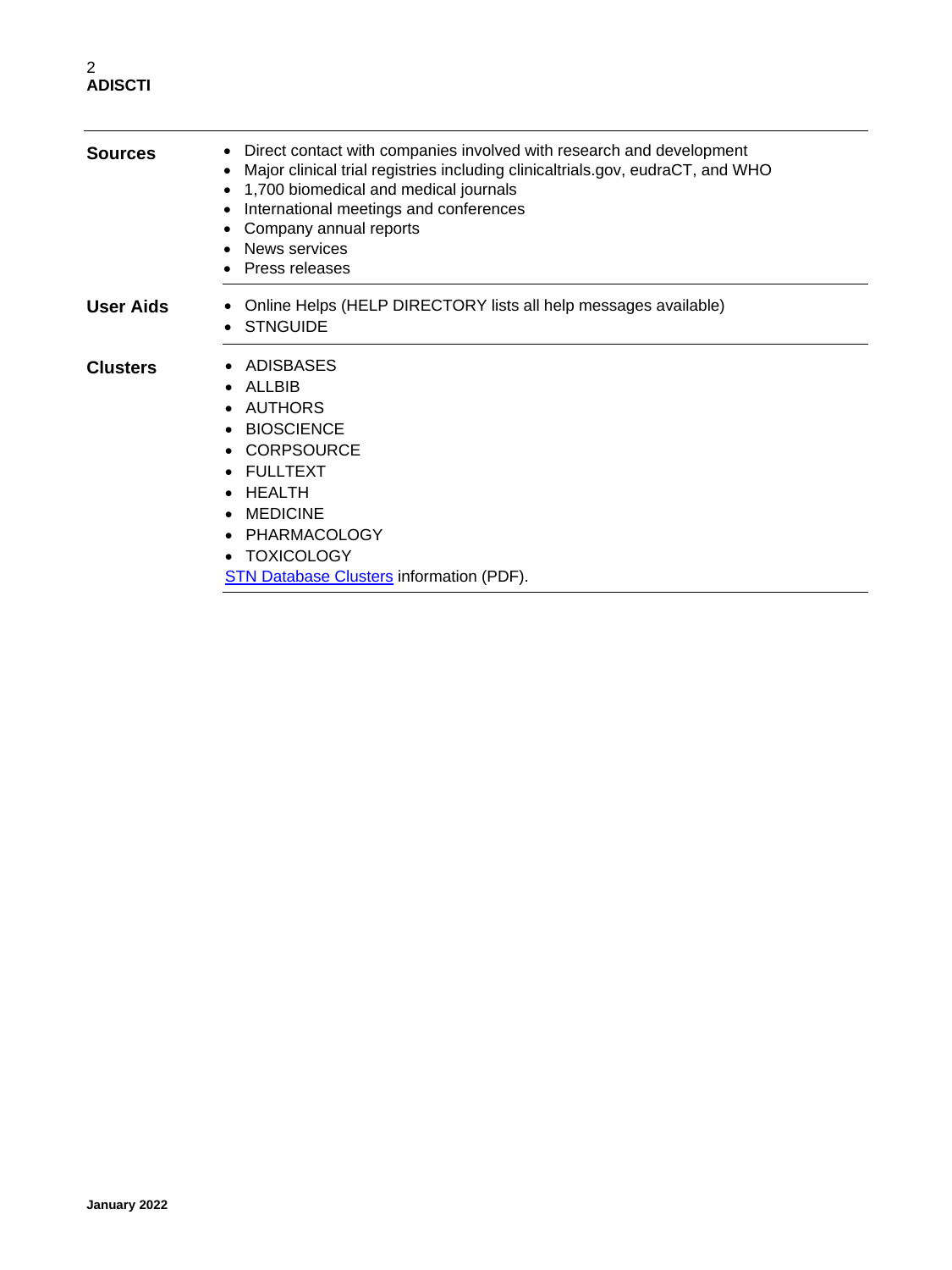# **Search and Display Field Codes**

#### Fields that allow left truncation are indicated by an asterisk (\*). **General Search Fields**

| <b>Search Field Name</b>                                                                                                          | <b>Search</b><br>Code       | <b>Search Examples</b>                                                                                                                  | <b>Display</b><br><b>Codes</b>              |
|-----------------------------------------------------------------------------------------------------------------------------------|-----------------------------|-----------------------------------------------------------------------------------------------------------------------------------------|---------------------------------------------|
| Basic Index * (contains single words<br>from the title (TI), controlled term (CT),<br>text (TX), and<br>evaluation (EVAL) fields) | None<br>(or $/BI$ )         | S PHARMACOKINETICS<br>S QUALITY OF LIFE<br>S RESIST? (L) NEGATIVE<br>S VACCINE# (S) USE<br>S PATIENT-CONTROLLED<br>S ?DIABET(L)?THERAP? | CT, EVAL,<br>TI, TX                         |
| <b>Accession Number</b><br>ADIS Last Update Date (2)<br>ADIS Record Creation Date (2)<br>Author                                   | /AN<br>/DUP<br>/DED<br>/AU  | S 2006:1005/AN<br>S 20051004/DUP<br>S 20051004/DED<br>S JENSEN P?/AU<br>S JENSEN, P?/AU                                                 | <b>AN</b><br><b>DUP</b><br><b>DED</b><br>AU |
| <b>Controlled Term</b><br><b>Controlled Word</b>                                                                                  | /CT<br>/CW                  | S THERAPEUTIC EQUIVALENCE/CT<br>S CORONARY SPASM, TREATMENT/CT<br>S (ACICLOVIR (L) ACTIVITY)/CW                                         | <b>CT</b><br><b>CT</b>                      |
| Corporate Source (organization name                                                                                               | /CS                         | S (INHIBITORS (S) ANTIMICROBIAL)/CW<br>S (VETERANS AFFAIRS AND                                                                          | <b>CS</b>                                   |
| and location) (1)<br>Document Number<br>Document Type (text)                                                                      | /DN<br>/DT                  | ALABAMA)/CS<br>S 801032402/DN<br>S BEST EVIDENCE/DT                                                                                     | <b>DN</b><br>DT                             |
| Entry Date (2)<br>Evaluation (3,4)                                                                                                | (or $/TC$ )<br>/ED<br>/EVAL | S L1 AND ED>=20051100<br>S CONTROLS/EVAL<br>S MEDIA RELEASE/EVAL                                                                        | ED<br><b>EVAL</b>                           |
| <b>Field Availability</b><br>International Standard (Document)<br>Number                                                          | /FA<br>/ISN                 | S L3 AND SIDE/FA<br>S 8750-2836/ISN                                                                                                     | Not displayed<br>ISN, SO                    |
| Journal Title (contains full and<br>abbreviated journal titles)<br>Language (code and text)                                       | /JT<br>/LA                  | S REGION ANESTH/JT<br>S REGIONAL ANESTHESIA/JT<br>S L2 AND ENGLISH/LA                                                                   | JT, JTA,<br>JTF, SO<br>LA                   |
| Number of Patients (2,3)                                                                                                          | /PNO                        | S L2 AND EN/LA<br>$S PNO <= 100$                                                                                                        | <b>PNO</b>                                  |
| <b>Ongoing Trial Comment</b><br><b>Other Source</b>                                                                               | /OT<br>/OS                  | S TRANSDERMAL?/OT<br>S 2006000118/OS<br>S ADISINSIGHT/OS                                                                                | OT<br><b>OS</b>                             |
| Publication Date (2)<br>Publication Year (2)<br>Reference (1)                                                                     | /PD<br>/PY<br>/RE           | S JUN 1-30 2005/PD<br>S 2004/PY<br>S EPILEPSY DISORDERS/RE                                                                              | PD, SO<br>PY, SO<br><b>RE</b>               |
| Source (contains journal title,<br>publication date, ISSN, and collation<br>information (volume, issue, and page                  | /SO                         | S (BIOLO? AND BULL? AND VOL 20)/SO                                                                                                      | SO                                          |
| numbers))<br>Title *                                                                                                              | T                           | S (VITRO AND ACTIVITY)/TI<br>S ?MALARIA?/TI                                                                                             | TI                                          |
| Update Date (2)<br>Word Count (2,3)                                                                                               | /UP<br>/WC                  | S (KETOLIDE (S) ANTIMICROBIAL)/TI<br>S L7 AND 20021100-20021200/UP<br>S L1 AND WC<200                                                   | ED<br><b>WC</b>                             |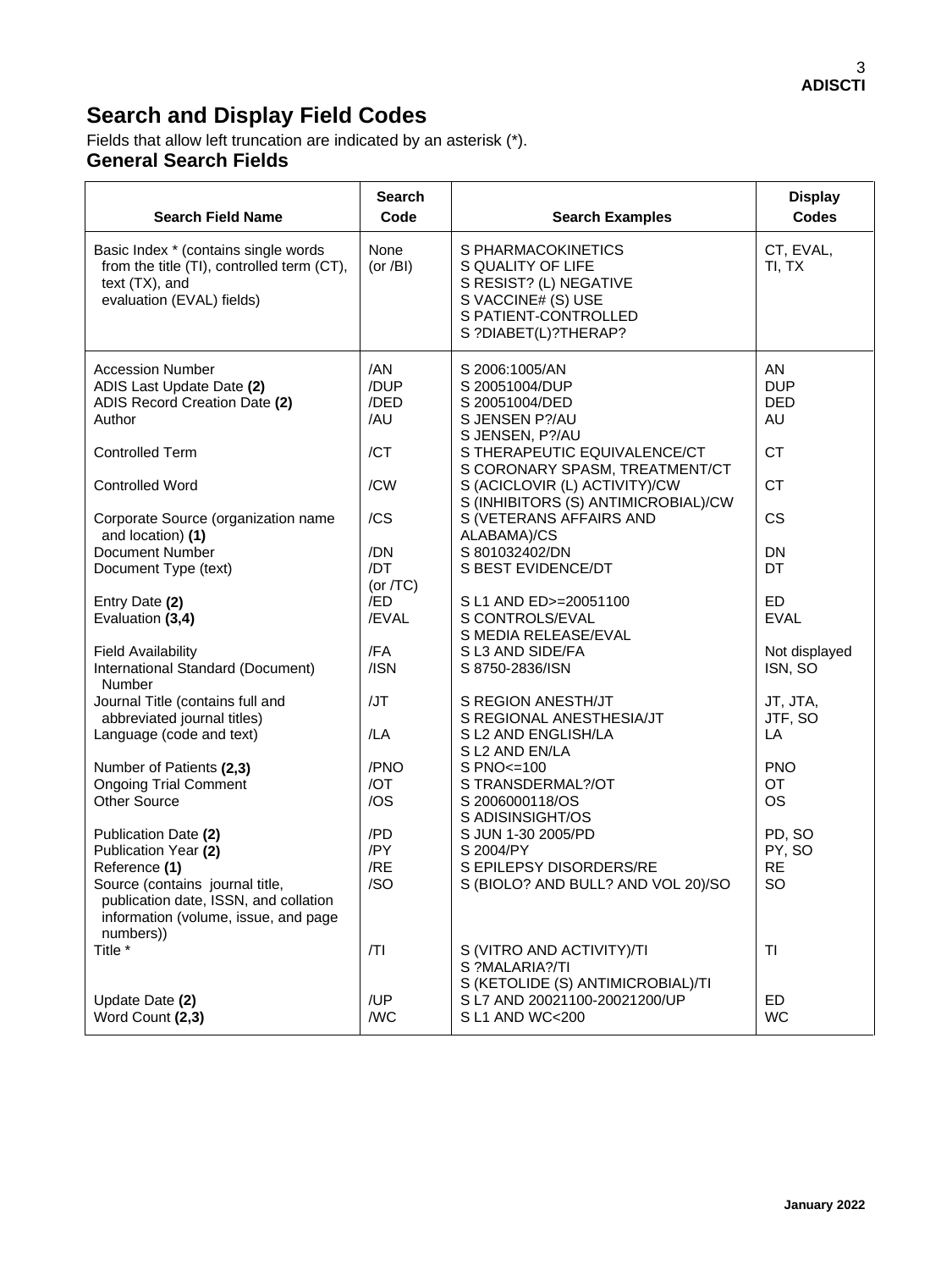- **(1)** Implied (S) proximity is available in this field.
- **(2)** Numeric search field that may be searched using numeric operators or ranges.
- **(3)** This field is available only in the SUMMARY file segment.
- **(4)** See HELP SCORE for more information.

**(5)** This score is only available in selected records published in November 2010 and earlier.

### **DISPLAY and PRINT Formats**

Any combination of formats may be used to display or print answers. Multiple codes must be separated by spaces or commas, e.g., D L1 1-5 TI AU. The fields are displayed or printed in the order requested.

Hit-term highlighting is available for all fields. Highlighting must be ON during SEARCH to use the HIT, KWIC, and OCC formats.

| Format                                                                                                                                          | <b>Content</b>                                                                                                                                                                                                                                                                                                                                                                                                                                                                                                                                                                                                                                                                                                                                                                                                                                                                                                 | <b>Examples</b>                                                                                                                                                                |
|-------------------------------------------------------------------------------------------------------------------------------------------------|----------------------------------------------------------------------------------------------------------------------------------------------------------------------------------------------------------------------------------------------------------------------------------------------------------------------------------------------------------------------------------------------------------------------------------------------------------------------------------------------------------------------------------------------------------------------------------------------------------------------------------------------------------------------------------------------------------------------------------------------------------------------------------------------------------------------------------------------------------------------------------------------------------------|--------------------------------------------------------------------------------------------------------------------------------------------------------------------------------|
| AN (1)<br>AU<br><b>CS</b><br>CT(1)                                                                                                              | <b>Accession Number</b><br>Author<br><b>Corporate Source</b><br>Controlled Term (Drug Descriptors, Disease Descriptors, and Other                                                                                                                                                                                                                                                                                                                                                                                                                                                                                                                                                                                                                                                                                                                                                                              | D L4 1-4 AN<br>D AU CS<br>D CS 1,3-5<br>D CT 5-10                                                                                                                              |
| <b>DED</b><br><b>DN</b><br>DT (TC)<br><b>DUP</b><br><b>ED</b><br>EVAL(2)                                                                        | Descriptors)<br><b>ADIS Record Creation Date</b><br>Document Number<br>Document Type<br><b>ADIS Last Update Date</b><br><b>Entry Date</b><br>Evaluation (Positive Features, Negative Features, Adis Comment, and                                                                                                                                                                                                                                                                                                                                                                                                                                                                                                                                                                                                                                                                                               | D DED<br>D 1-3,7,8 DN<br>D <sub>D</sub> T<br>D DUP<br>D ED<br>D EVAL 15                                                                                                        |
| <b>ISN</b><br>JT(3)<br><b>JTA (3)</b><br><b>JTF (3)</b><br>LA<br>OS<br>OT<br>PD (3)<br>PNO (1,2)<br>PY (3)<br><b>RE</b><br>SO<br>TI(1)<br>TX(2) | Adis Evaluation)<br>International Standard (Document) Number<br>Journal Title, Full and Abbreviated<br>Journal Title, Abbreviated<br>Journal Title, Full<br>Language<br><b>Other Source</b><br><b>Ongoing Trial Comment</b><br><b>Publication Date</b><br><b>Number of Patients</b><br><b>Publication Year</b><br>Reference<br>Source<br>Title<br>Text (Global Study Outcome (Efficacy, Tolerability, Pharmacoeconomics),<br>Study Message (Efficacy, Tolerability), Results Highlights (Efficacy,<br>Tolerability), Purpose, Author Comments, Study Details (Design, Control,<br>Phase, Methodology, EndPoints, Companies) Subject Details (Type, No.,<br>Age, Sex, Location, Disease, Characteristics), Drug, Drug Table<br>(Drug/Treatment, Dose, Route, Frequency, Duration), Results (Results<br>Table), Case Details (Toxicity, Dechallenge, Outcome, Claimed Association,<br>Key Details), and Age Key) | D ISN<br>D JT<br>D JTA 2<br>D JTf<br>D LA<br>D OS<br><b>OT</b><br>D <sub>PD</sub><br>D PNO<br>D <sub>PY</sub><br>D <sub>RE</sub><br>D <sub>SO</sub><br>D <sub>TI</sub><br>D TX |
| UP<br>WC (1,2)                                                                                                                                  | <b>Update Date</b><br><b>Word Count</b>                                                                                                                                                                                                                                                                                                                                                                                                                                                                                                                                                                                                                                                                                                                                                                                                                                                                        | D UP<br>D WC                                                                                                                                                                   |
| <b>ALL</b><br><b>BIB</b><br><b>CBIB</b>                                                                                                         | AN, DN, TI, AU, CS, SO, DT, DED, DUP, RE, LA, WC, OS, ED, EVAL, TX,<br>PNO, CT<br>AN, DN, TI, AU, CS, SO, DT, DED, DUP, RE, LA, WC, OS, ED<br>BIB in compressed format                                                                                                                                                                                                                                                                                                                                                                                                                                                                                                                                                                                                                                                                                                                                         | D ALL<br><b>D 2 L5 BIB</b><br>D CBIB                                                                                                                                           |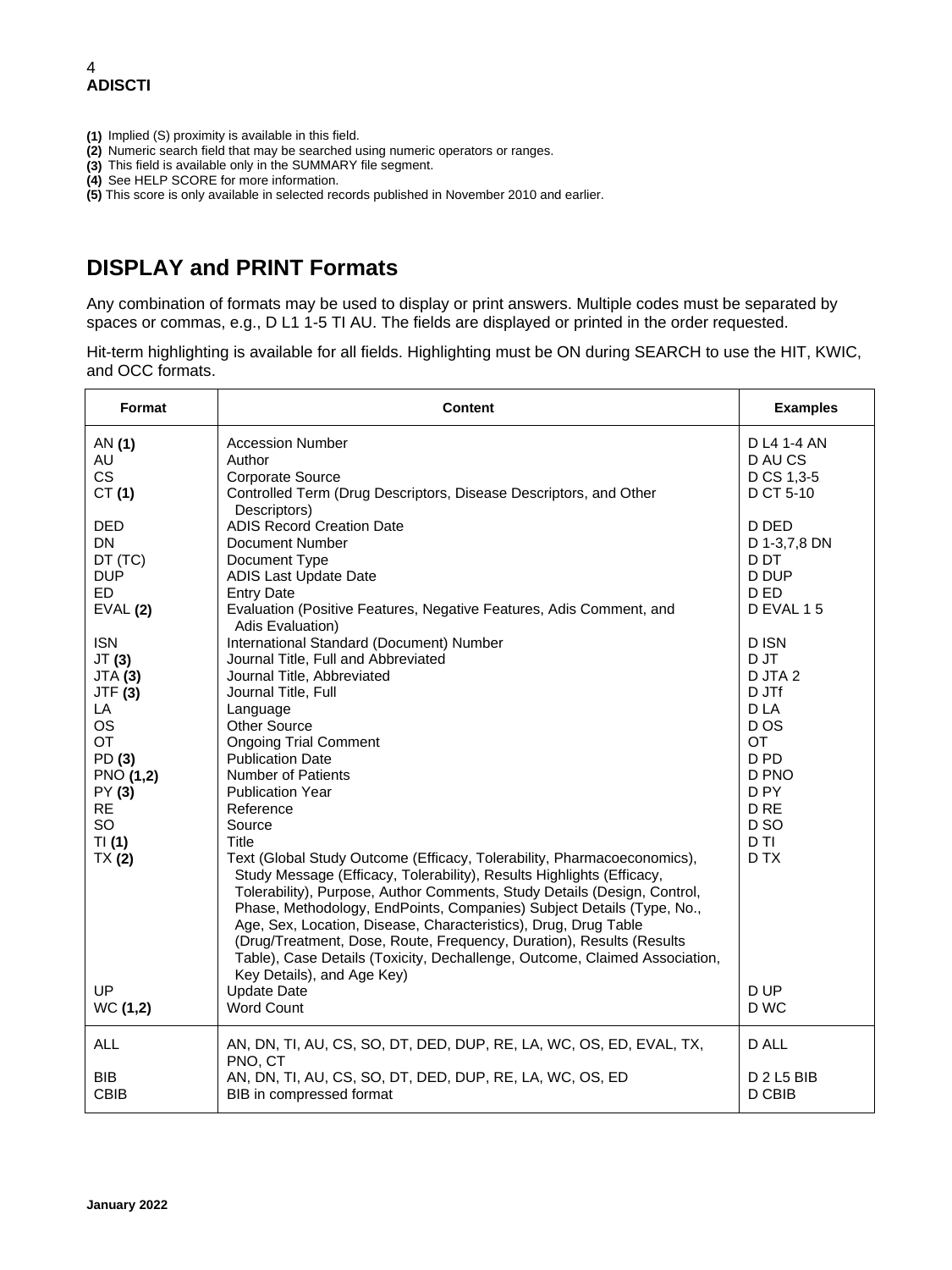## **DISPLAY and PRINT Formats (cont'd)**

| Format                                                                                                  | <b>Content</b>                                                                                                                                                                                       | <b>Examples</b>                                                                 |
|---------------------------------------------------------------------------------------------------------|------------------------------------------------------------------------------------------------------------------------------------------------------------------------------------------------------|---------------------------------------------------------------------------------|
| DALL<br><b>IALL</b><br><b>IBIB</b><br>IND(1)<br>SCAN (1,4)<br>TEXT(2)<br><b>TRIAL</b><br>(TRI, SAM) (1) | ALL, delimited for post processing<br>ALL, indented with text labels<br>BIB, indented with text labels<br>PNO. CT<br>TI, PNO, CT (random display, no answer numbers)<br>EVAL, TX, PNO<br>TI. PNO. CT | D DALL<br><b>D IALL</b><br>D IBIB<br>D IND<br>D SCAN<br>D TEXT<br>D TRIAL TOTAL |
| HIT.<br><b>KWIC</b><br>OCC(1)                                                                           | Fields containing hit terms<br>Hit terms with 20 words on either side (KeyWord-In-Context)<br>Number of occurrences of hit terms and fields in which they occur                                      | D HIT<br>D KWIC NOH<br>D OCC                                                    |

**(1)** No online display fee for this format.

**(2)** This field is available only in the SUMMARY file segment.

**(3)** Custom display format only.

**(4)** SCAN must be specified on the command line, i.e., D SCAN or DISPLAY SCAN.

## **SELECT, ANALYZE, and SORT Fields**

The SELECT command is used to create E-numbers containing terms taken from the specified field in an answer set.

The ANALYZE command is used to create an L-number containing terms taken from the specified field in an answer set.

The SORT command is used to rearrange the search results in either alphabetic or numeric order of the specified field(s).

| AN<br>Υ<br><b>Accession Number</b><br>N<br>Υ<br><b>DUP</b><br>Υ<br>ADIS Last Record Update<br>Y<br><b>ADIS Record Creation Date</b><br>Υ<br><b>DED</b><br>Y<br>Y<br>AU<br>Author<br><b>CIT</b><br>N<br>Y(2,3)<br>Citation<br><b>CT</b><br>Controlled Term<br>Ν<br>Υ<br><b>CS</b><br>Υ<br>Corporate Source<br>Υ<br>Υ<br>Document Number<br>DN<br>Υ<br>DT<br>Υ<br>Document Type<br>Υ<br>ED.<br>Υ<br>Entry date<br>N<br><b>EVAL</b><br>Υ<br>Evaluation (4)<br>Υ<br>FS.<br>File Segment<br>Υ<br>Y<br>Υ<br>International Standard (Document) Number<br><b>ISN</b><br>Y<br><b>JT</b><br>Journal Title<br>Y(5)<br>Y<br><b>JTA</b><br>Y(6)<br>Journal Title, Abbreviated<br>Y<br><b>JTF</b> | <b>Field Name</b>   | <b>Field Code</b> | ANALYZE/<br>SELECT (1) | <b>SORT</b> |
|-------------------------------------------------------------------------------------------------------------------------------------------------------------------------------------------------------------------------------------------------------------------------------------------------------------------------------------------------------------------------------------------------------------------------------------------------------------------------------------------------------------------------------------------------------------------------------------------------------------------------------------------------------------------------------------|---------------------|-------------------|------------------------|-------------|
| Υ<br>Y<br>LA<br>Language<br>Υ<br><b>PNO</b><br>Y<br>Number of Patients (4)<br>Υ<br>Occurrence Count of Hit Terms<br><b>OCC</b><br>N<br>Υ<br>N<br>ОT<br><b>Ongoing Trial Comment</b><br><b>Other Source</b><br>Υ<br><b>OS</b><br>N                                                                                                                                                                                                                                                                                                                                                                                                                                                   | Journal Title, Full |                   | Y(6)                   |             |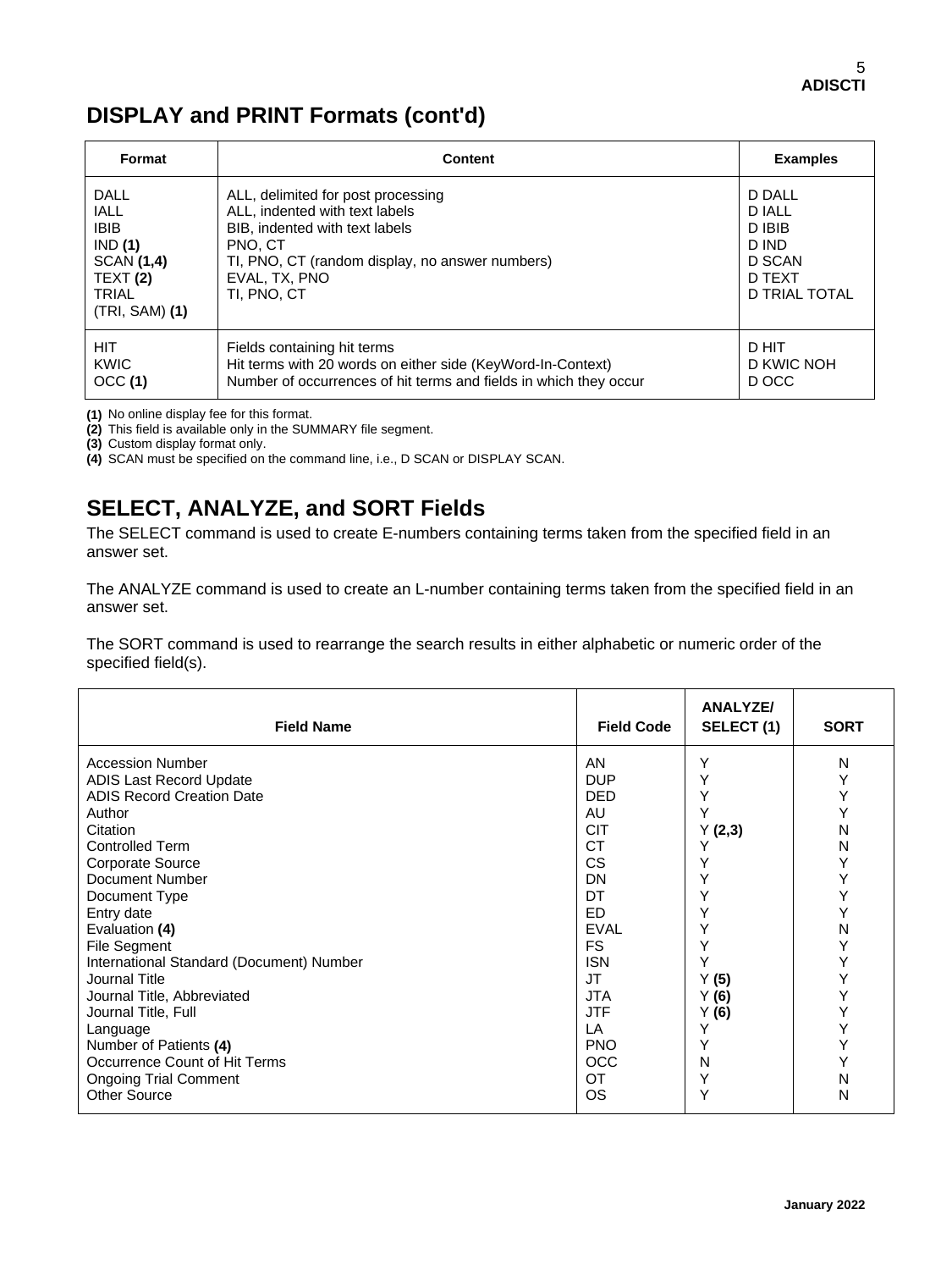#### 6 **ADISCTI SELECT, ANALYZE, and SORT Fields (cont'd)**

| <b>Field Name</b>       | <b>Field Code</b> | <b>ANALYZE/</b><br>SELECT (1) | <b>SORT</b>  |
|-------------------------|-------------------|-------------------------------|--------------|
| <b>Publication Date</b> | <b>PD</b>         |                               | $\check{ }$  |
| <b>Publication Year</b> | PY                |                               | v            |
| Reference               | <b>RE</b>         |                               | v            |
| Text $(4)$              | <b>TX</b>         | Y(7)                          | N            |
| Title                   | ΤI                | Y (default)                   | $\checkmark$ |
| <b>Treatment Code</b>   | <b>TC</b>         |                               | $\checkmark$ |
| <b>Update Date</b>      | UP                |                               | $\checkmark$ |
| Word Count (4)          | <b>WC</b>         | N                             | $\checkmark$ |

**(1)** HIT may be used to restrict terms extracted to terms that match the search expression used to create the answer set, e.g., SEL HIT CT.

**(2)** SELECT HIT and ANALYZE HIT are not valid with this field.

**(3)** Extracts first author, publication year, volume, and first page with a truncation symbol appended and with /RE appended to the terms created by SELECT.

**(4)** This field is available only in the SUMMARY file segment.

**(5)** Selects or analyzes full and abbreviated journal titles with /JT appended to the terms created by SELECT.

**(6)** Appends /JT to the terms created by SELECT.

**(7)** Appends /BI to the terms created by SELECT.

### **Full-Text Browsing**

| User Request                            | <b>Example</b>                                                                                     | <b>System Response</b>                             |
|-----------------------------------------|----------------------------------------------------------------------------------------------------|----------------------------------------------------|
| <b>DISPLAY BROWSE</b>                   | $\Rightarrow$ DISPLAY BROWSE<br>ENTER $(L1)$ OR $L#$ :.<br>ENTER (DIS), ANSWER<br>NUMBERS, OR END: | <b>NOVICE</b> version                              |
| D BRO                                   | $\Rightarrow$ D BRO L1                                                                             | <b>EXPERT</b> version                              |
| Answer number(s)                        | $:1-3$                                                                                             | display answers 1, 2, and 3 in<br>default format   |
| Answer number(s) and format             | :4 HIT                                                                                             | display answer 4 in HIT format                     |
| Format only                             | :TI TX                                                                                             | display title and text of last answer<br>displayed |
| Change default format                   | :*KWIC                                                                                             | change default to KWIC<br>no answer displayed      |
| Forward n fields                        | :F3                                                                                                | move forward 3 fields                              |
| Backward n fields                       | :B1                                                                                                | move backward 1 field                              |
| Search forward for<br>character string  | :S BONE MARROW                                                                                     | search forward within record<br>for 'bone marrow'  |
| Search backward for<br>character string | :S- NAUSEA                                                                                         | search backward within record<br>for 'nausea'      |
| End DISPLAY BROWSE                      | :FND                                                                                               | exit DISPLAY BROWSE and return                     |
|                                         | $\Rightarrow$                                                                                      | $to \Rightarrow$ prompt                            |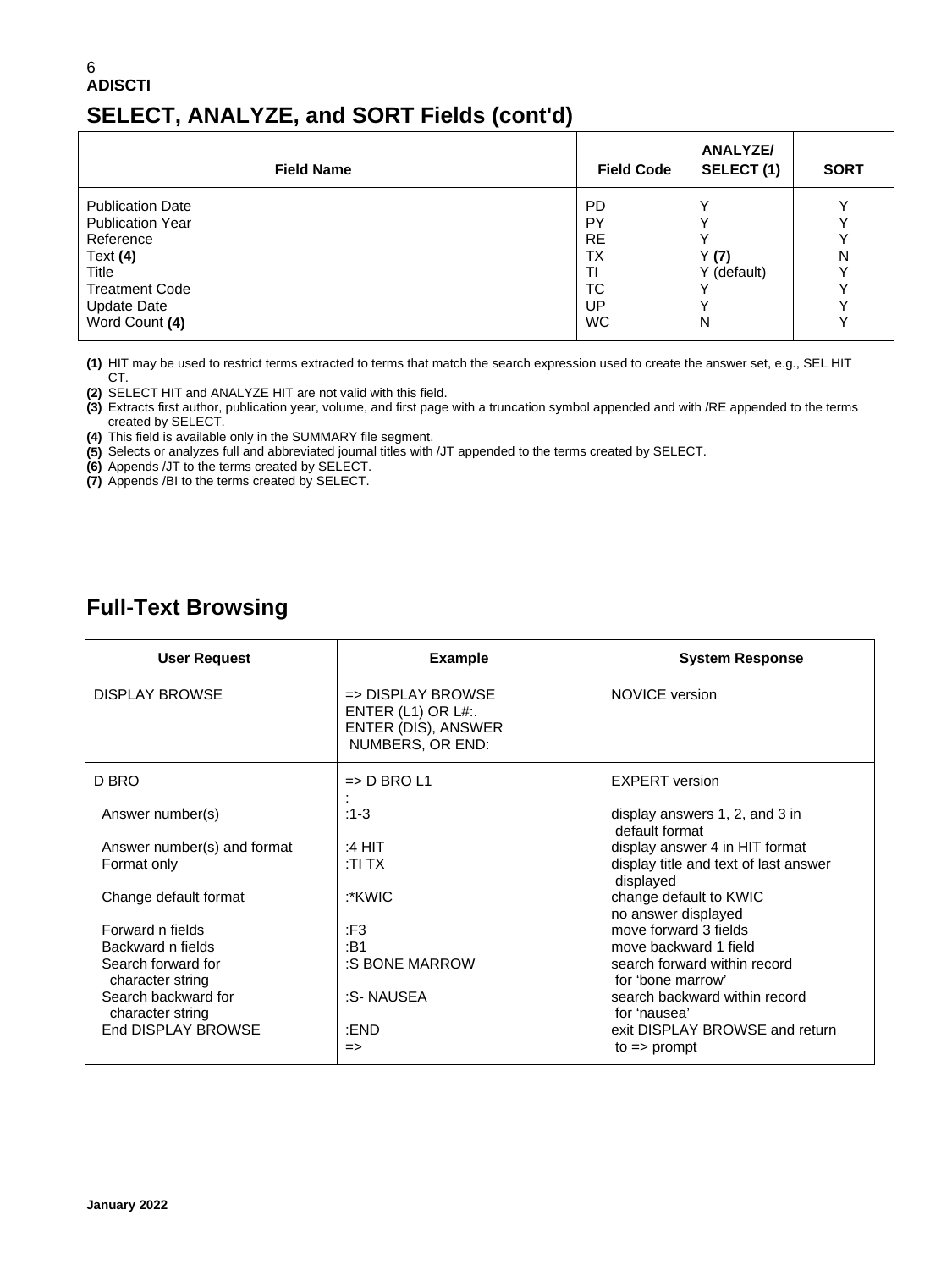## **Sample Records**

#### **DISPLAY IALL**

| <b>ACCESSION NUMBER:</b><br>DOCUMENT NUMBER: | 2006: 18471<br><b>ADI SCTI</b><br>700009023                                                                                                                  |
|----------------------------------------------|--------------------------------------------------------------------------------------------------------------------------------------------------------------|
| <b>TITLE:</b>                                | ADIS TITLE: Effectiveness of an NK1 Antagonist in<br>PTSD.                                                                                                   |
| <b>DOCUMENT TYPE:</b>                        | Ongoing Trial                                                                                                                                                |
| ADIS REC. CREATED:                           | $26$ Nov $2005$                                                                                                                                              |
| ADIS LAST UPDATE:                            | 4 Mar 2014                                                                                                                                                   |
| <b>REFERENCE:</b>                            | Anxiety Disorders; Mental Disorders<br>1.) Clinical Trials.gov: US National Institutes of                                                                    |
| LANGUAGE:                                    | Heal th<br>Engl i sh                                                                                                                                         |
| WORD COUNT:                                  | $28\bar{3}$                                                                                                                                                  |
| <b>OTHER SOURCE:</b>                         | ADI SI NSI GHT 1998005744                                                                                                                                    |
| <b>ENTRY DATE:</b>                           | Entered STN: 12 Jun 2006                                                                                                                                     |
|                                              | Last Updated on STN: 7 Mar 2014                                                                                                                              |
| ONGOING TRIAL COMNT:                         | Ongoing Trial Comment: This trial is entitled                                                                                                                |
|                                              | "Effectiveness of an NK1 Antagonist [vofopitant] in                                                                                                          |
|                                              | PTSD [post-traumatic stress disorder]". The primary                                                                                                          |
|                                              | outcome is the change in 17-item total severity<br>Clinician Administered PTSD Scale.                                                                        |
|                                              |                                                                                                                                                              |
| TEXT - Subject Details:<br>Pl anned No: 47   |                                                                                                                                                              |
| No: 64                                       |                                                                                                                                                              |
| Location: USA                                |                                                                                                                                                              |
| Disease: Post-traumatic-stress-disorders     |                                                                                                                                                              |
|                                              | Patient Inclusion: Aged 18-65 years; diagnosis of post-traumatic stress                                                                                      |
|                                              | disorder for greater than or equal to 3 months; negative urine toxicology                                                                                    |
|                                              | test; females willing to use an effective form of birth control throughout the                                                                               |
| study.                                       |                                                                                                                                                              |
|                                              | Patient Exclusion: Current diagnosis of schizophrenia or other psychotic                                                                                     |
|                                              | disorder, current diagnosis of bipolar disorder or other psychiatric disorder                                                                                |
|                                              | except for depression secondary to post-traumatic stress disorder,                                                                                           |
|                                              | participation in a clinical trial of a new drug during the previous 4 months<br>or any other trial during the previous 3 months, current evidence or history |
|                                              | of serious unstable medical illness or organic brain impairment, serious                                                                                     |
|                                              | suicidal or homicidal risk, substance abuse within the last 90 days, use of                                                                                  |
|                                              | effective psychiatric medications in the 2 weeks prior to screening or                                                                                       |
|                                              | ***fluoxetine*** in last 5 weeks, consumption of more than 4 drinks/day per                                                                                  |
|                                              | week if male or of more than 3 drinks/day per week if female, donation of                                                                                    |
|                                              | blood within the previous month or intent to donate blood within one month of                                                                                |
|                                              | completing the study, previous treatment with an NK1 antagonist.                                                                                             |
| TEXT - Age Key: adult, elderly               |                                                                                                                                                              |
| TEXT - Study Details:                        |                                                                                                                                                              |
| Status: completed                            |                                                                                                                                                              |
| Actual Start: August 2005                    |                                                                                                                                                              |
| Planned Finish: November 2008                |                                                                                                                                                              |
| Actual Finish: November 2008                 | Design: double-blind, parallel, prospective, randomised                                                                                                      |
| Phase: II                                    |                                                                                                                                                              |
| Endpoints: Assessment scale scores           |                                                                                                                                                              |
|                                              | Biomarker levels (CSF levels of norepinephrine (NE) and NE metabolites.)                                                                                     |
| Brain volume (Hippocampal volume.)           |                                                                                                                                                              |
| clinical Global Impressions scale            |                                                                                                                                                              |
| Clinical response rate                       |                                                                                                                                                              |
| Improvement in symptoms                      |                                                                                                                                                              |
|                                              | Magnetic resonance imaging outcomes, Clinician Administered Post-Traumatic                                                                                   |
| Stress Disorder Scale                        |                                                                                                                                                              |
|                                              | Study Center: Baylor School of Medicine, Mount Sinai School of Medicine, Emory                                                                               |
|                                              | University, National Institute of Mental Health                                                                                                              |
| Companies: GlaxoSmithKline                   |                                                                                                                                                              |